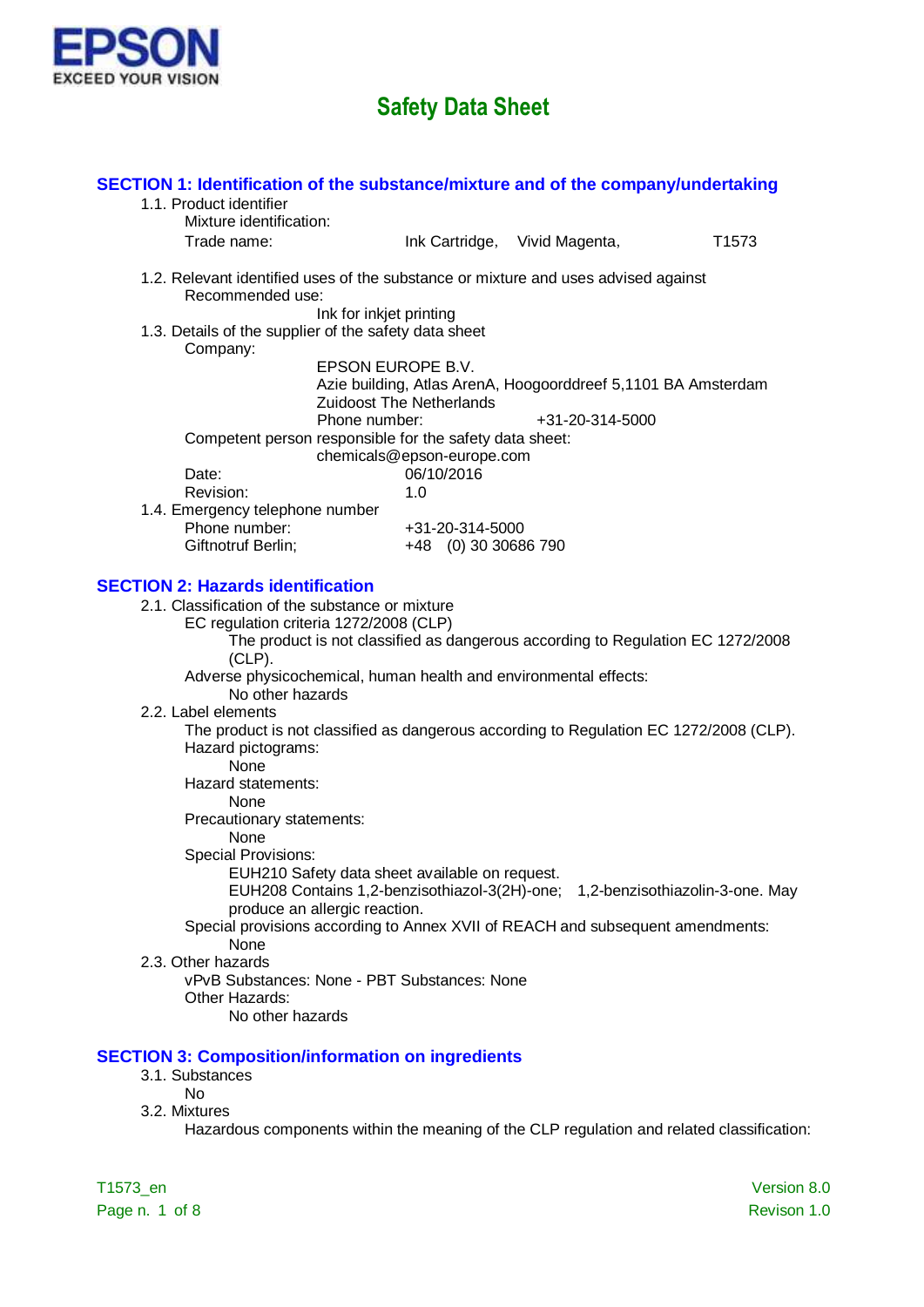

| Qty                   | <b>Name</b>                                                                              | <b>Ident. Number</b>            |                                                                          | <b>Classification</b>                                                                                                                                        |
|-----------------------|------------------------------------------------------------------------------------------|---------------------------------|--------------------------------------------------------------------------|--------------------------------------------------------------------------------------------------------------------------------------------------------------|
| $50\% \sim$<br>65%    | Water                                                                                    | CAS:<br>EC:                     | 7732-18-5<br>231-791-2                                                   | The product is not classified as<br>dangerous according to<br>Regulation EC 1272/2008 (CLP).                                                                 |
| $15% -$<br><b>20%</b> | Glycerol                                                                                 | CAS:<br>EC:                     | $56 - 81 - 5$<br>200-289-5                                               | The product is not classified as<br>dangerous according to<br>Regulation EC 1272/2008 (CLP).                                                                 |
| $1\% - 3\%$           | 2-[2-(2-butoxyethoxy)et<br>hoxy]ethanol;<br>TEGBE; triethylene<br>glycol monobutyl ether | Index<br>number:<br>CAS:<br>EC: | 603-183-00-0<br>143-22-6<br>205-592-6<br>REACH No.: 01-21194751<br>07-38 | ◇<br>3.3/1 Eye Dam. 1 H318                                                                                                                                   |
| 1% ~ 3%               | Triethanol amine                                                                         | CAS:<br>EC:                     | 102-71-6<br>203-049-8                                                    | The product is not classified as<br>dangerous according to<br>Regulation EC 1272/2008 (CLP).                                                                 |
| $< 0.05\%$            | 1,2-benzisothiazol-3(2<br>H)-one;<br>1,2-benzisothiazolin-3-<br>one                      | Index<br>number:<br>CAS:<br>EC: | 613-088-00-6<br>2634-33-5<br>220-120-9                                   | 3.1/4/Oral Acute Tox. 4 H302<br>3.2/2 Skin Irrit. 2 H315<br>3.3/1 Eye Dam. 1 H318<br>3.4.2/1-1A-1B Skin Sens.<br>1,1A,1B H317<br>4.1/A1 Aquatic Acute 1 H400 |

#### **SECTION 4: First aid measures**

- 4.1. Description of first aid measures
	- In case of skin contact:
		- Wash with plenty of water and soap.
		- In case of eyes contact:

In case of contact with eyes, rinse immediately with plenty of water and seek medical advice.

In case of Ingestion:

Do not under any circumstances induce vomiting. OBTAIN A MEDICAL EXAMINATION IMMEDIATELY.

- In case of Inhalation:
	- Remove casualty to fresh air and keep warm and at rest.
- 4.2. Most important symptoms and effects, both acute and delayed None
- 4.3. Indication of any immediate medical attention and special treatment needed Treatment: None

#### **SECTION 5: Firefighting measures**

- 5.1. Extinguishing media
	- Suitable extinguishing media:
		- Water.
		- Carbon dioxide (CO2).
		- Extinguishing media which must not be used for safety reasons:
		- None in particular.
- 5.2. Special hazards arising from the substance or mixture

Page n. 2 of 8 Revison 1.0

T1573\_en Version 8.0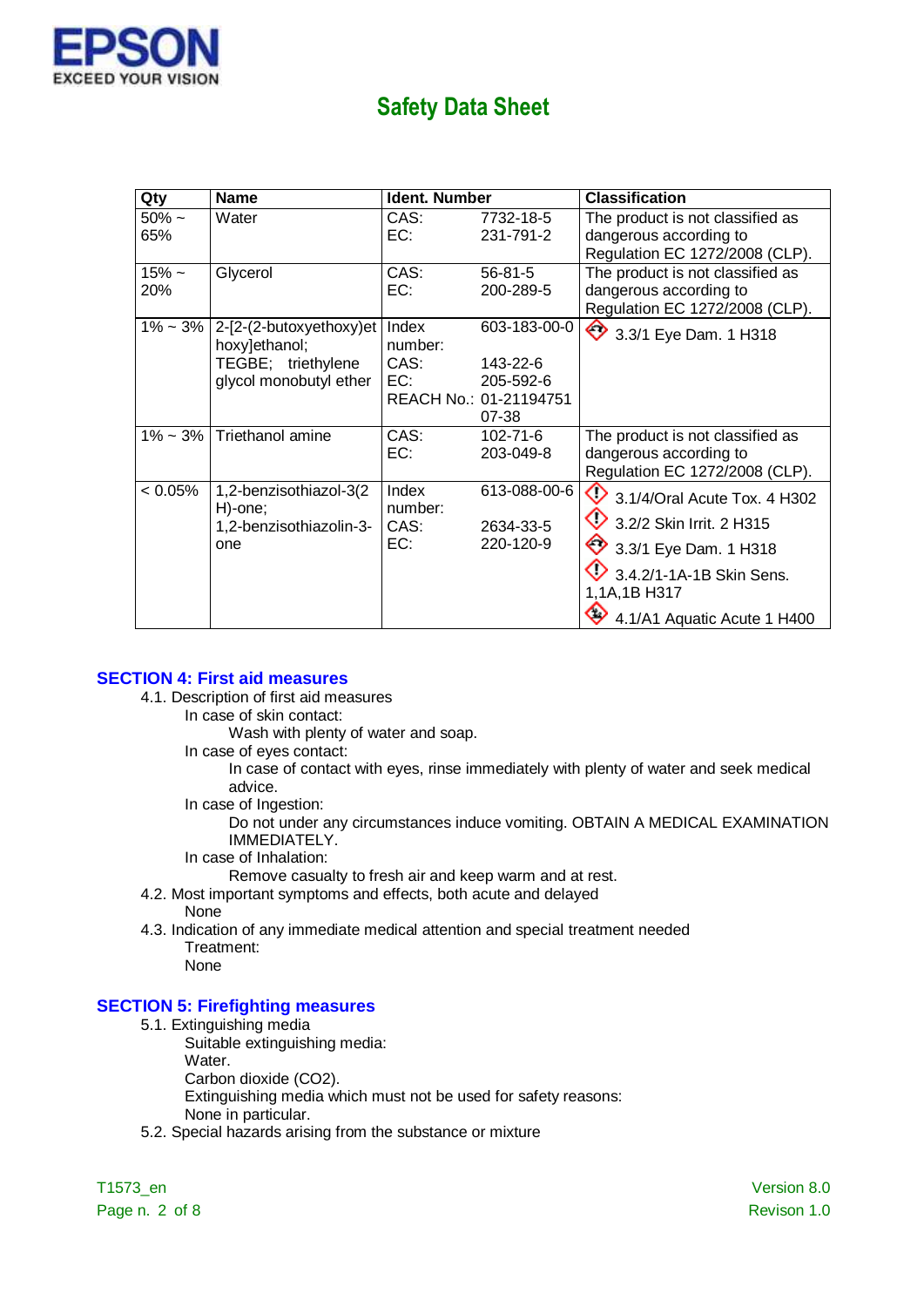

Do not inhale explosion and combustion gases.

Burning produces heavy smoke.

- 5.3. Advice for firefighters
	- Use suitable breathing apparatus .

Collect contaminated fire extinguishing water separately. This must not be discharged into drains.

Move undamaged containers from immediate hazard area if it can be done safely.

### **SECTION 6: Accidental release measures**

- 6.1. Personal precautions, protective equipment and emergency procedures Wear personal protection equipment.
	- Remove persons to safety.

See protective measures under point 7 and 8.

6.2. Environmental precautions Do not allow to enter into soil/subsoil. Do not allow to enter into surface water or drains. Retain contaminated washing water and dispose it. In case of gas escape or of entry into waterways, soil or drains, inform the responsible authorities.

Suitable material for taking up: absorbing material, organic, sand

- 6.3. Methods and material for containment and cleaning up Wash with plenty of water.
- 6.4. Reference to other sections See also section 8 and 13

### **SECTION 7: Handling and storage**

7.1. Precautions for safe handling

Avoid contact with skin and eyes, inhalation of vapours and mists. Do not eat or drink while working.

See also section 8 for recommended protective equipment.

7.2. Conditions for safe storage, including any incompatibilities

- Keep away from food, drink and feed. Incompatible materials: None in particular. Instructions as regards storage premises: Adequately ventilated premises.
- 7.3. Specific end use(s) None in particular

### **SECTION 8: Exposure controls/personal protection**

- 8.1. Control parameters
	- Glycerol CAS: 56-81-5
		- OEL Type: OSHA LTE: 5 mg/m3 Notes: PEL, as mist, respirable fraction

- OEL Type: OSHA - LTE: 15 mg/m3 - Notes: PEL, as mist, total dust

- DNEL Exposure Limit Values
	- No data available
- PNEC Exposure Limit Values

2-[2-(2-butoxyethoxy)ethoxy]ethanol; TEGBE; triethylene glycol monobutyl ether - CAS: 143-22-6

Target: Fresh Water - Value: 1.5 mg/l

Target: Freshwater sediments - Value: 5.77 mg/kg

Target: Marine water - Value: 0.15 mg/l

Target: Marine water sediments - Value: 0.13 mg/kg

Target: Microorganisms in sewage treatments - Value: 200 mg/l

8.2. Exposure controls

Page n. 3 of 8 Revison 1.0

T1573\_en Version 8.0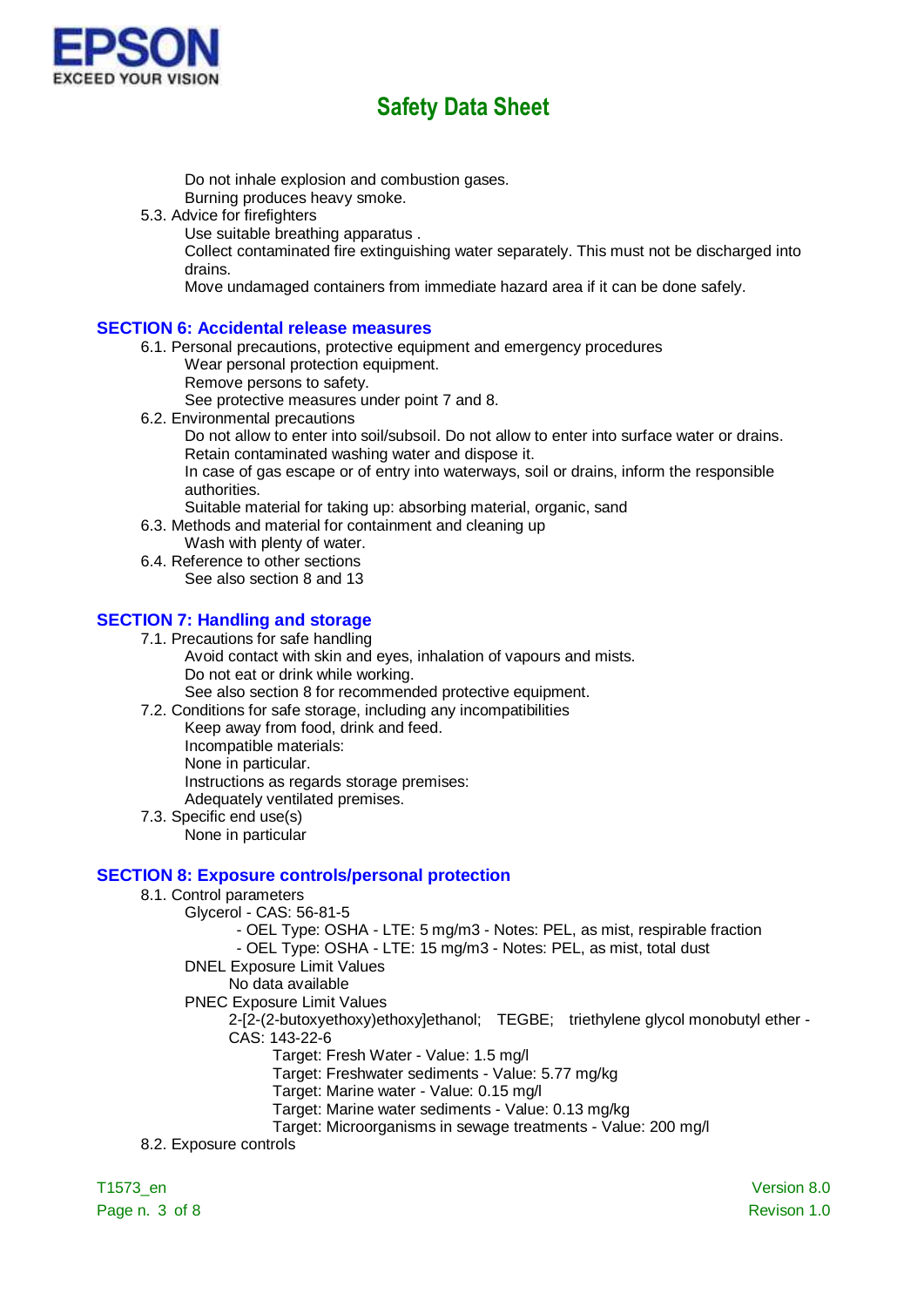

Eye protection: Not needed for normal use. Anyway, operate according good working practices. Protection for skin: No special precaution must be adopted for normal use. Protection for hands: Not needed for normal use. Respiratory protection: Not needed for normal use. Thermal Hazards: None Environmental exposure controls: None Appropriate engineering controls: None

### **SECTION 9: Physical and chemical properties**

| 9.1. Information on basic physical and chemical properties |                                   |  |
|------------------------------------------------------------|-----------------------------------|--|
| Appearance and colour:                                     | Magenta Liquid                    |  |
| Odour:                                                     | Slightly                          |  |
| Odour threshold:                                           | No data available                 |  |
| pH:                                                        | $8.2 - 9.6$<br>at 20 $^{\circ}$ C |  |
| Melting point / freezing point:                            | -17.7 °C                          |  |
| Initial boiling point and boiling range:                   | No data available                 |  |
| Solid/gas flammability:                                    | No data available                 |  |
| Upper/lower flammability or explosive limits:              | No data available                 |  |
| Vapour density:                                            | No data available                 |  |
| Flash point:                                               | No data available                 |  |
| Evaporation rate:                                          | No data available                 |  |
| Vapour pressure:                                           | No data available                 |  |
| Relative density:                                          | 1.072<br>at 20 $^{\circ}$ C       |  |
| Solubility in water:                                       | Complete                          |  |
| Solubility in oil:                                         | No data available                 |  |
| Partition coefficient (n-octanol/water):                   | No data available                 |  |
| Auto-ignition temperature:                                 | No data available                 |  |
| Decomposition temperature:                                 | No data available                 |  |
| Viscosity:                                                 | at 20 $^{\circ}$ C<br>< 5 mPa•s   |  |
| Explosive properties:                                      | No data available                 |  |
| Oxidizing properties:                                      | No data available                 |  |
| 9.2. Other information                                     |                                   |  |
| Miscibility:                                               | No data available                 |  |
| Fat Solubility:                                            | No data available                 |  |
| Conductivity:                                              | No data available                 |  |

#### **SECTION 10: Stability and reactivity**

- 10.1. Reactivity
- Stable under normal conditions 10.2. Chemical stability
- Stable under normal conditions
- 10.3. Possibility of hazardous reactions None
- 10.4. Conditions to avoid Stable under normal conditions.
- 10.5. Incompatible materials None in particular.

Page n. 4 of 8 Revison 1.0

T1573\_en Version 8.0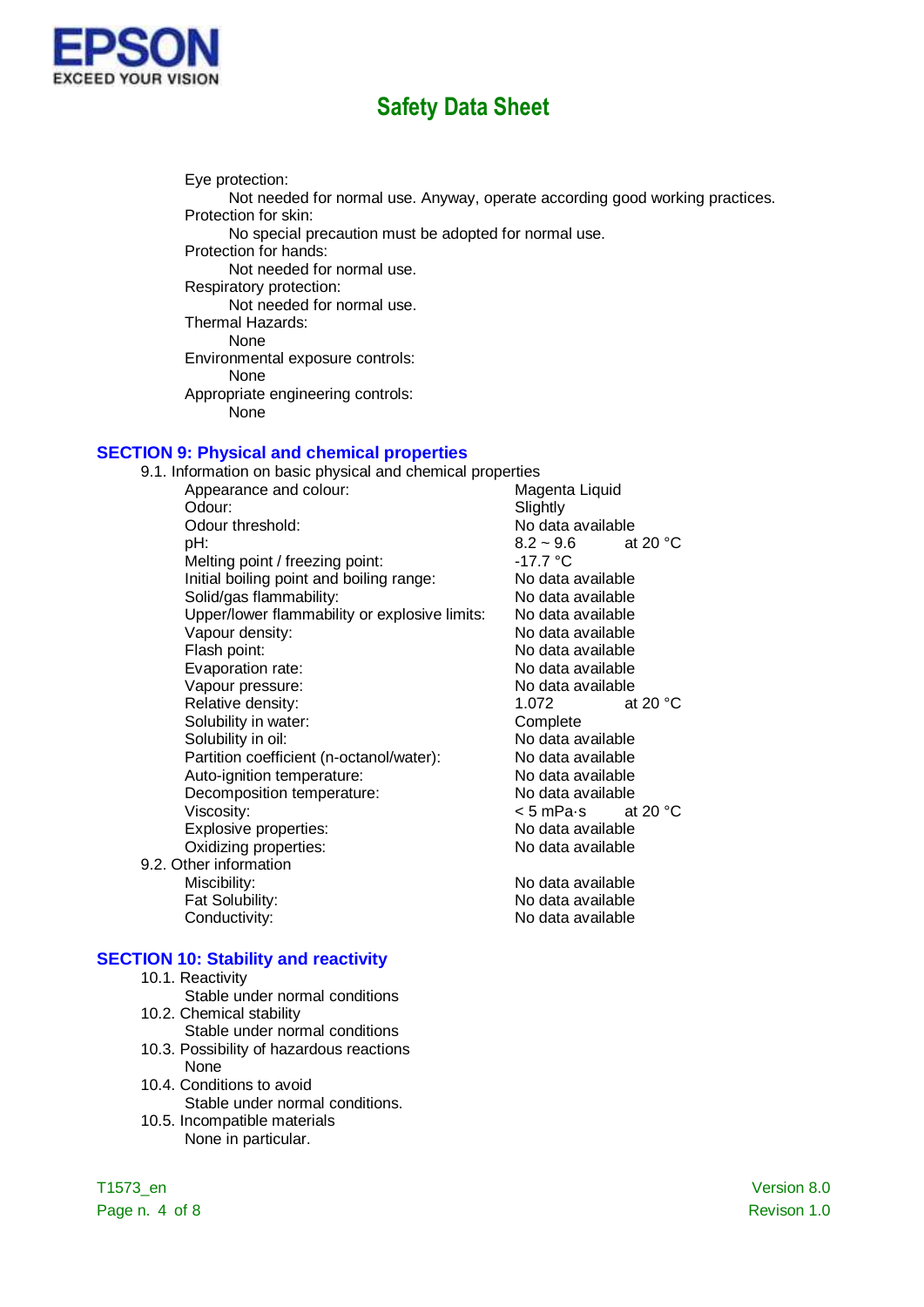

10.6. Hazardous decomposition products None.

#### **SECTION 11: Toxicological information**

- 11.1. Information on toxicological effects
	- Toxicological information of the mixture:

No data available

Toxicological information of the main substances found in the mixture:

Glycerol - CAS: 56-81-5

a) acute toxicity:

Test: LD50 - Route: Oral - Species: Guinea pig = 7750 mg/kg - Source: Journal of Industrial Hygiene and Toxicology. Vol. 23, Pg. 259, 1941

Test: LDLo - Route: Oral - Species: Human = 1428 mg/kg - Source: "Toxicology of Drugs and Chemicals," Deichmann, W.B., New York, Academic Press, Inc., 1969Vol. -, Pg. 288, 1969. - Notes: BEHAVIORAL: HEADACHE

GASTROINTESTINAL: NAUSEA OR VOMITING

2-[2-(2-butoxyethoxy)ethoxy]ethanol; TEGBE; triethylene glycol monobutyl ether - CAS: 143-22-6

a) acute toxicity:

Test: LD50 - Route: Dermal - Species: Rabbit = 3.54 ml/kg - Source: American Industrial Hygiene Association Journal. Vol. 23, Pg. 95, 1962.

Test: LD50 - Route: Oral - Species: Rat = 5300 mg/kg - Source: Office of Toxic Substances Report. Vol. OTS,

Triethanol amine - CAS: 102-71-6

a) acute toxicity:

Test: LD50 - Route: Oral - Species: Guinea pig = 2200 mg/kg - Source: "Toxicometric Parameters of Industrial Toxic Chemicals Under Single Exposure," Izmerov, N.F., et al., Moscow, Centre of International Projects, GKNT, 1982Vol. -, Pg. 114, 1982.

Test: LD50 - Route: Oral - Species: Mouse = 5846 mg/kg - Source: Science Reports of the Research Institutes, Tohoku University, Series C: Medicine. Vol. 36(1-4), Pg. 10, 1989. - Notes: GASTROINTESTINAL: "HYPERMOTILITY, DIARRHEA" KIDNEY, URETER, AND BLADDER: OTHER CHANGES BEHAVIORAL: CONVULSIONS OR EFFECT ON SEIZURE THRESHOLD

If not differently specified, the information required in Regulation (EU) 2015/830 listed below must be considered as 'No data available':

- a) acute toxicity;
- b) skin corrosion/irritation;
- c) serious eye damage/irritation;
- d) respiratory or skin sensitisation;
- e) germ cell mutagenicity;
- f) carcinogenicity;
- g) reproductive toxicity;
- h) STOT-single exposure;
- i) STOT-repeated exposure;
- j) aspiration hazard.

### **SECTION 12: Ecological information**

- 12.1. Toxicity
	- Adopt good working practices, so that the product is not released into the environment. No data available
- 12.2. Persistence and degradability No data available

T1573\_en Version 8.0 Page n. 5 of 8 Revison 1.0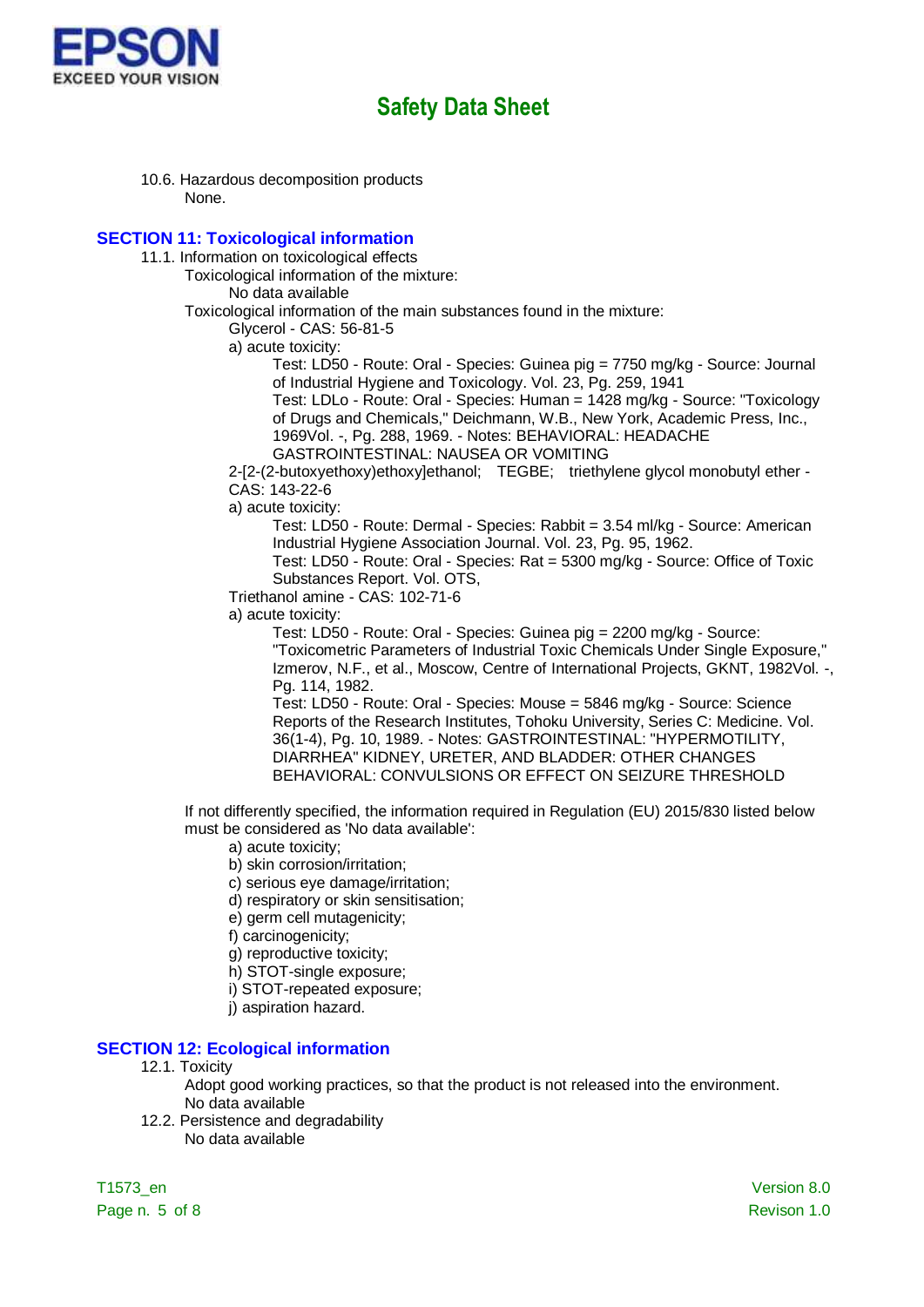

- 12.3. Bioaccumulative potential No data available
- 12.4. Mobility in soil
	- No data available
- 12.5. Results of PBT and vPvB assessment vPvB Substances: None - PBT Substances: None
- 12.6. Other adverse effects None

# **SECTION 13: Disposal considerations**

- 13.1. Waste treatment methods
	- Recover if possible. In so doing, comply with the local and national regulations currently in force.

# **SECTION 14: Transport information**

14.1. UN number

Not classified as dangerous in the meaning of transport regulations.

- 14.2. UN proper shipping name No data available
- 14.3. Transport hazard class(es) No data available
- 14.4. Packing group No data available
- 14.5. Environmental hazards No data available
- 14.6. Special precautions for user
	- No data available
- 14.7. Transport in bulk according to Annex II of MARPOL73/78 and the IBC Code No data available

### **SECTION 15: Regulatory information**

15.1. Safety, health and environmental regulations/legislation specific for the substance or mixture Dir. 98/24/EC (Risks related to chemical agents at work)

Dir. 2000/39/EC (Occupational exposure limit values)

Regulation (EC) n. 1907/2006 (REACH)

Regulation (EC) n. 1272/2008 (CLP)

- Regulation (EC) n. 790/2009 (ATP 1 CLP) and (EU) n. 758/2013
- Regulation (EU) 2015/830
- Regulation (EU) n. 286/2011 (ATP 2 CLP)

Regulation (EU) n. 618/2012 (ATP 3 CLP)

Regulation (EU) n. 487/2013 (ATP 4 CLP)

- Regulation (EU) n. 944/2013 (ATP 5 CLP)
- Regulation (EU) n. 605/2014 (ATP 6 CLP)

Restrictions related to the product or the substances contained according to Annex XVII Regulation (EC) 1907/2006 (REACH) and subsequent modifications:

#### Restrictions related to the product:

No restriction.

Restrictions related to the substances contained:

- No restriction.
- Where applicable, refer to the following regulatory provisions :

Directive 2003/105/CE ('Activities linked to risks of serious accidents') and subsequent amendments.

Regulation (EC) nr 648/2004 (detergents).

1999/13/EC (VOC directive)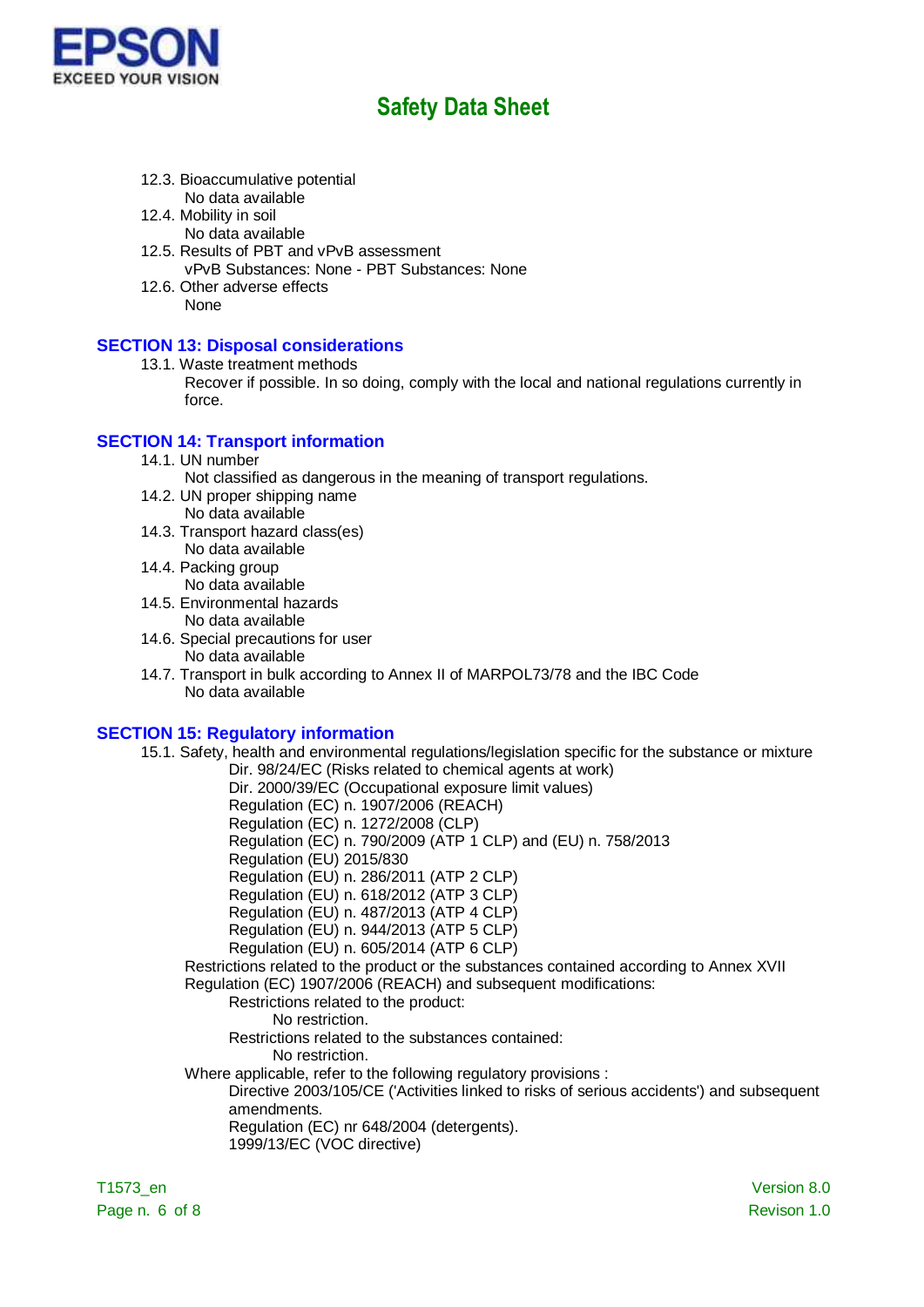

Provisions related to directives 82/501/EC(Seveso), 96/82/EC(Seveso II):

No data available

15.2. Chemical safety assessment

No

## **SECTION 16: Other information**

Full text of phrases referred to in Section 3:

H318 Causes serious eye damage.

H302 Harmful if swallowed.

H315 Causes skin irritation.

H317 May cause an allergic skin reaction.

H400 Very toxic to aquatic life.

| <b>Hazard class and</b> | Code                | <b>Description</b>                   |
|-------------------------|---------------------|--------------------------------------|
| hazard category         |                     |                                      |
| Acute Tox. 4            | 3.1/4/Oral          | Acute toxicity (oral), Category 4    |
| Skin Irrit. 2           | 3.2/2               | Skin irritation, Category 2          |
| Eye Dam. 1              | 3.3/1               | Serious eye damage, Category 1       |
| Skin Sens. 1,1A,1B      | $3.4.2/1 - 1A - 1B$ | Skin Sensitisation, Category 1,1A,1B |
| Aquatic Acute 1         | 4.1/A1              | Acute aquatic hazard, category 1     |

This safety data sheet has been completely updated in compliance to Regulation 2015/830. This document was prepared by a competent person who has received appropriate training. Main bibliographic sources:

ECDIN - Environmental Chemicals Data and Information Network - Joint Research Centre, Commission of the European Communities

SAX's DANGEROUS PROPERTIES OF INDUSTRIAL MATERIALS - Eight Edition - Van Nostrand Reinold

CCNL - Appendix 1

Insert further consulted bibliography

The information contained herein is based on our state of knowledge at the above-specified date. It refers solely to the product indicated and constitutes no guarantee of particular quality. It is the duty of the user to ensure that this information is appropriate and complete with respect to the specific use intended.

This Safety Data Sheet cancels and replaces any preceding release.

| ADR:        | European Agreement concerning the International Carriage of<br>Dangerous Goods by Road. |
|-------------|-----------------------------------------------------------------------------------------|
| CAS:        | Chemical Abstracts Service (division of the American Chemical<br>Society).              |
| CLP:        | Classification, Labeling, Packaging.                                                    |
| DNEL:       | Derived No Effect Level.                                                                |
| EINECS:     | European Inventory of Existing Commercial Chemical Substances.                          |
| GefStoffVO: | Ordinance on Hazardous Substances, Germany.                                             |
| GHS:        | Globally Harmonized System of Classification and Labeling of<br>Chemicals.              |
| IATA:       | International Air Transport Association.                                                |
| IATA-DGR:   | Dangerous Goods Regulation by the "International Air Transport<br>Association" (IATA).  |
| ICAO:       | International Civil Aviation Organization.                                              |
| ICAO-TI:    | Technical Instructions by the "International Civil Aviation Organization"<br>(ICAO).    |
| IMDG:       | International Maritime Code for Dangerous Goods.                                        |